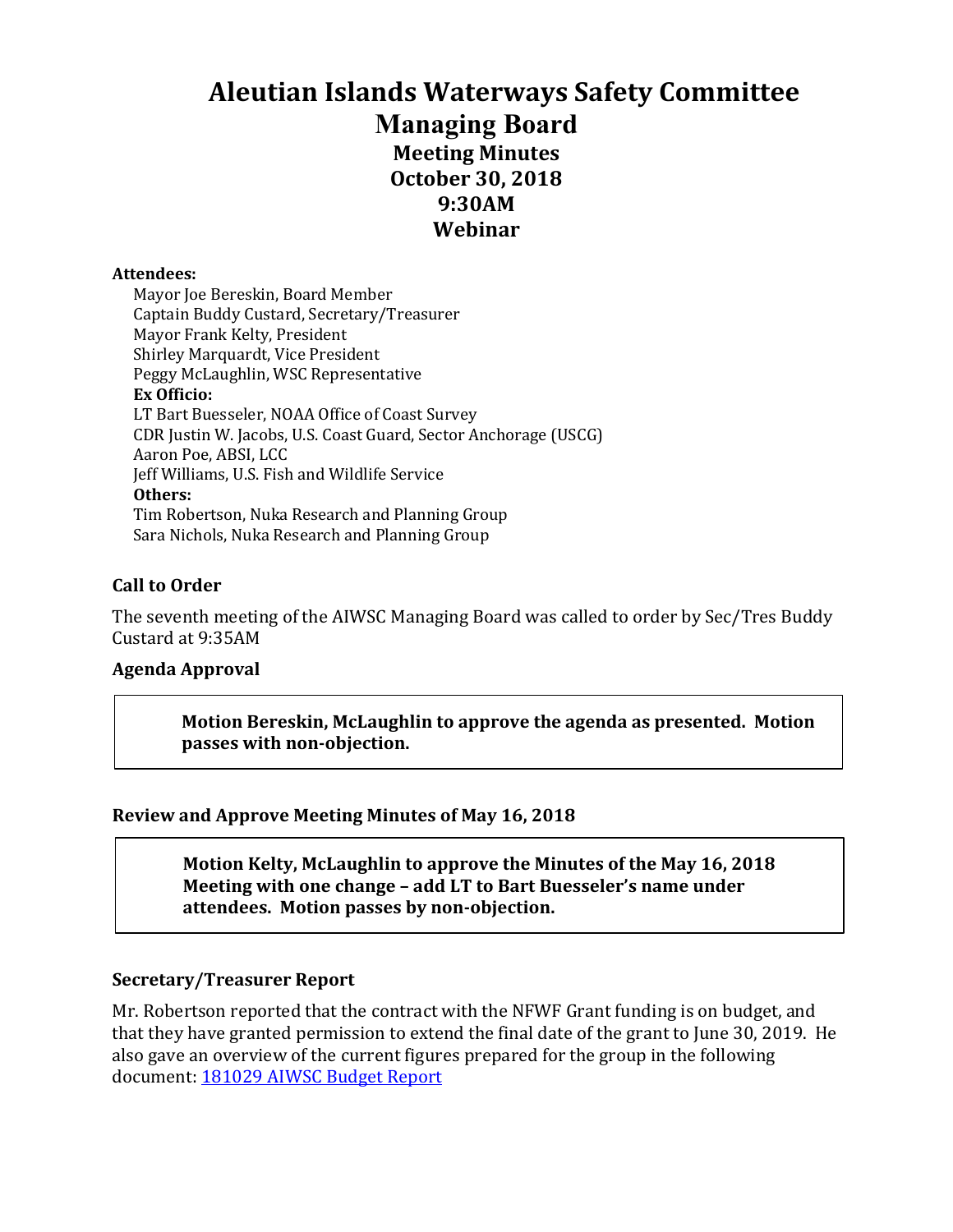The  $501c3$  application is still pending. As the organization is still operating under the auspices of the grant, and has not achieved  $501c3$  status yet, there is no requirement for an IRS filing, nor any taxes due this year.

Nuka Research is preparing an interim grant report the NFWF grant and will provide a copy for the Board, once it is complete.

# **Committee Chair Report**

Chairwoman McLaughlin gave an overview of the proposed WSC Agenda for 8 November, stating that the body is committed to getting a Draft Waterway Safety Plan out by the end of the year. The bulk of the meeting will be spent going over the draft plan section by section. Nuka Research has will act as a technical writer to help with sections that need drafting.

The group discussed which of the Board members would be giving the Managing Board Report to the Committee in case Mayor Kelty is unable to make it. McLaughlin or Marquardt stated they would be able to cover.

Mr. Poe asked if he could be added to the WSC Agenda to discuss a geo fencing project and ask for their input. Nuka Research will make him a standing agenda item under Ex Officio Reports.

# **Facilitators Report**

Mr. Robertson reported that Nuka Research has been busy preparing for the upcoming WSC meeting, developing a sustainable funding plan, and trying to coordinate Workgroup members for drafting the Waterway Safety Plan. Over the Summer, there was a lack of engagement at the workgroup level with regard to individual sections of the plan. As an organization, we need to encourage involvement to achieve these goals.

# **Membership Committee and Workgroups**

There has been a personnel change at Alaska Department of Environmental Conservation and the Ex Officio representative Lisa Krebs-Barsis will be no longer be able to hold the seat. Geoff Merrill submitted Bernie Nowicki's name to fill the seat.

### **Motion Bereskin, Marquardt to appoint Bernie Nowicki as the ADEC Ex Officio representative. Motion passes with non-objection.**

# **Sustainable Funding Plan**

Mr. Robertson reported that over the summer an ad hoc group was formed out of a coalition of the various Maritime Safety Committees in Alaska to solicit funding from the State (Alaska). A letter was sent to Governor Walker from each Committee asking for a \$200k allotment from the excess head tax funds. The money would be divided between the existing Maritime Safety Committees, leaving the potential for developing a Southeast organization. This will be a possible funding source for the Organization in the future, with